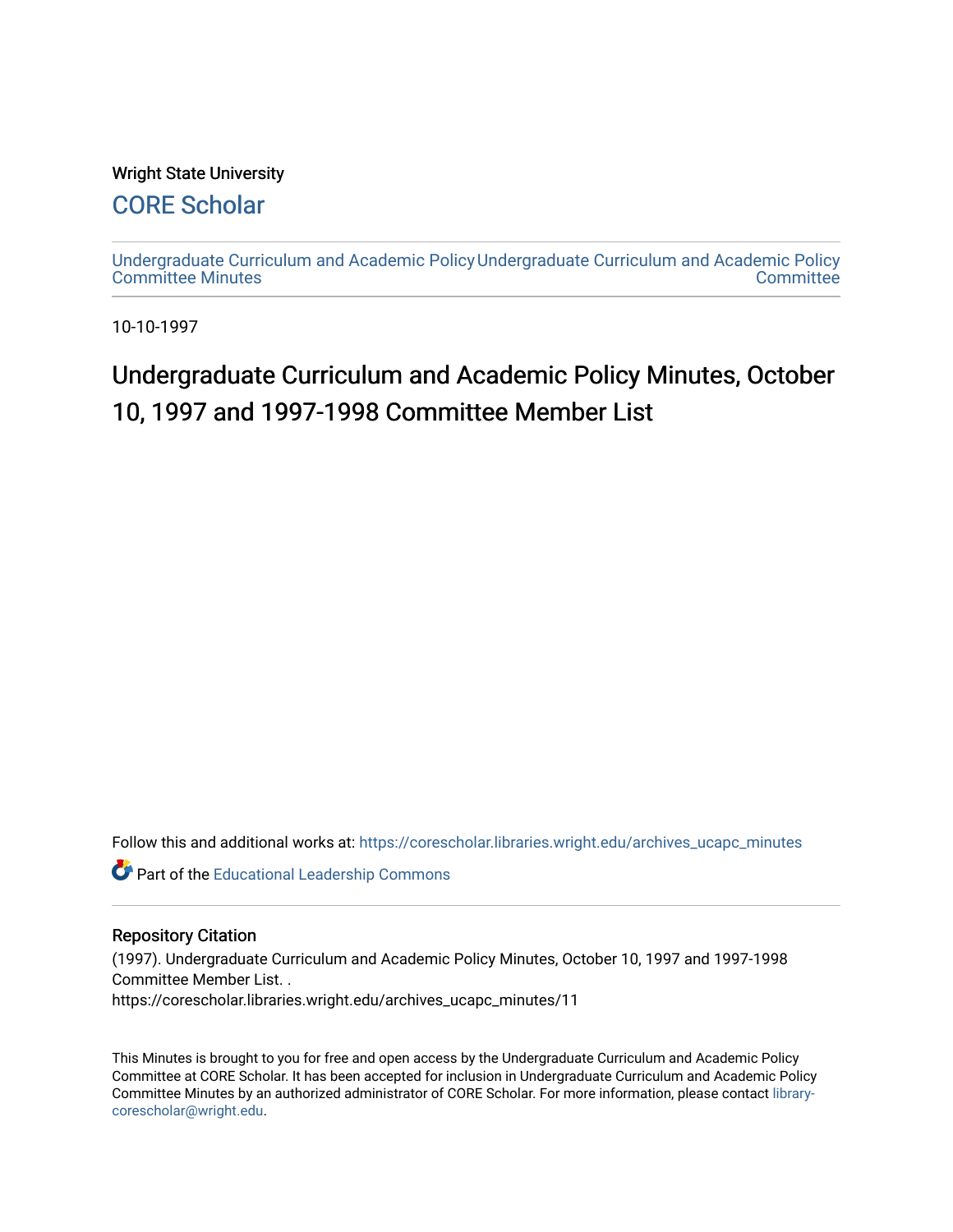# **Undergraduate Curriculum and Academic Policy Committee**

## **1997-98 Committee Members**

**Tom Sav, College of Business and Administration (Chair) Beth Basista, College of Science and Mathematics Donald Carlson, Lake Campus Myrna Gifford, College of Education and Human Services Carol Holdcraft, College of Nursing and Health Anne Runyan, College of Liberal Arts Mohammed Saklayen, School of Medicine Joseph Slater, College of Engineering and Computer Science Donald Swanson, College of Liberal Arts Tim Wood, College of Science and Mathematics Jeanne Fraker, University Division Jan Maxwell, University Library James Sayer, Faculty President Jeff Gardner, Student Government Eric Pooler, Student Government**

**[UCAPC HOME](http://www.wright.edu/ucapc/index.htm)**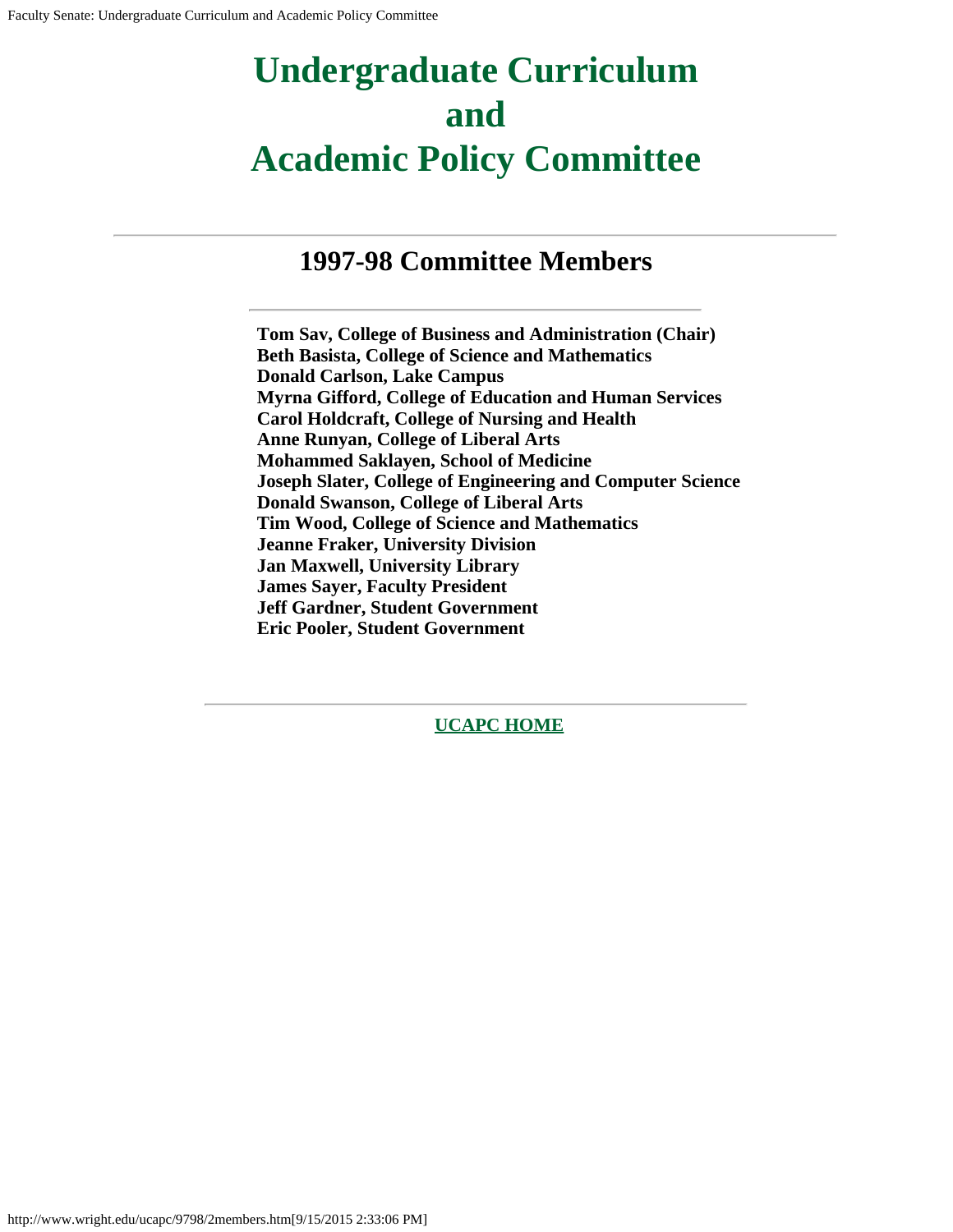# **Undergraduate Curriculum and Academic Policy Committee**

## **Minutes of October 10, 1997 Meeting**

Present: Jeanne Fraker, Jeff Gardner, Carol Holdcraft, Joe Law, Tom Sav, Donald Swanson.

The committee drafted the following recommended change (**changes in bold type**) in the Faculty Senate document:

Section 10. Standing Committees

A. ......

1. An Undergraduate Curriculum and Academic Policy Committee shall recommend action and policy to the Faculty Senate for all undergraduate study involving credit. Each college or school shall be represented on this committee and the colleges of Liberal Arts and Science and Mathematics shall have at least two representatives. **The Writing Across the Curriculum Committee chair (appointed by the Undergraduate Curriculum and Academic Policy Committee) shall serve as a non-voting member of this committee.** Two non-voting, undergraduate student representatives shall be selected by Student Government. The university division director and the university librarian (or their designees) shall be non-voting members of this committee. The committee shall have the responsibility for the following areas: ......

The recommended amendment would bring into consistency the Faculty Senate document and the Writing Across the Curriculum document (passed by University Faculty, Fall 1995). The pertinent section of the latter states:

Oversight and Faculty Development

1. that a Writing Across the Curriculum Committee be established as a standing subcommittee of our committee, whose chair will also serve as a non-voting member of the Curriculum Committee (UUCAP). ......

The recommendation will be forwarded to the Senate Faculty Executive Committee for consideration at the October 14 meeting.

The following individuals were appointed to serve on the Writing Across the Curriculum Committee:

Joe Law, Chair, Director, Writing Across the Curriculum Program, GEOAC member